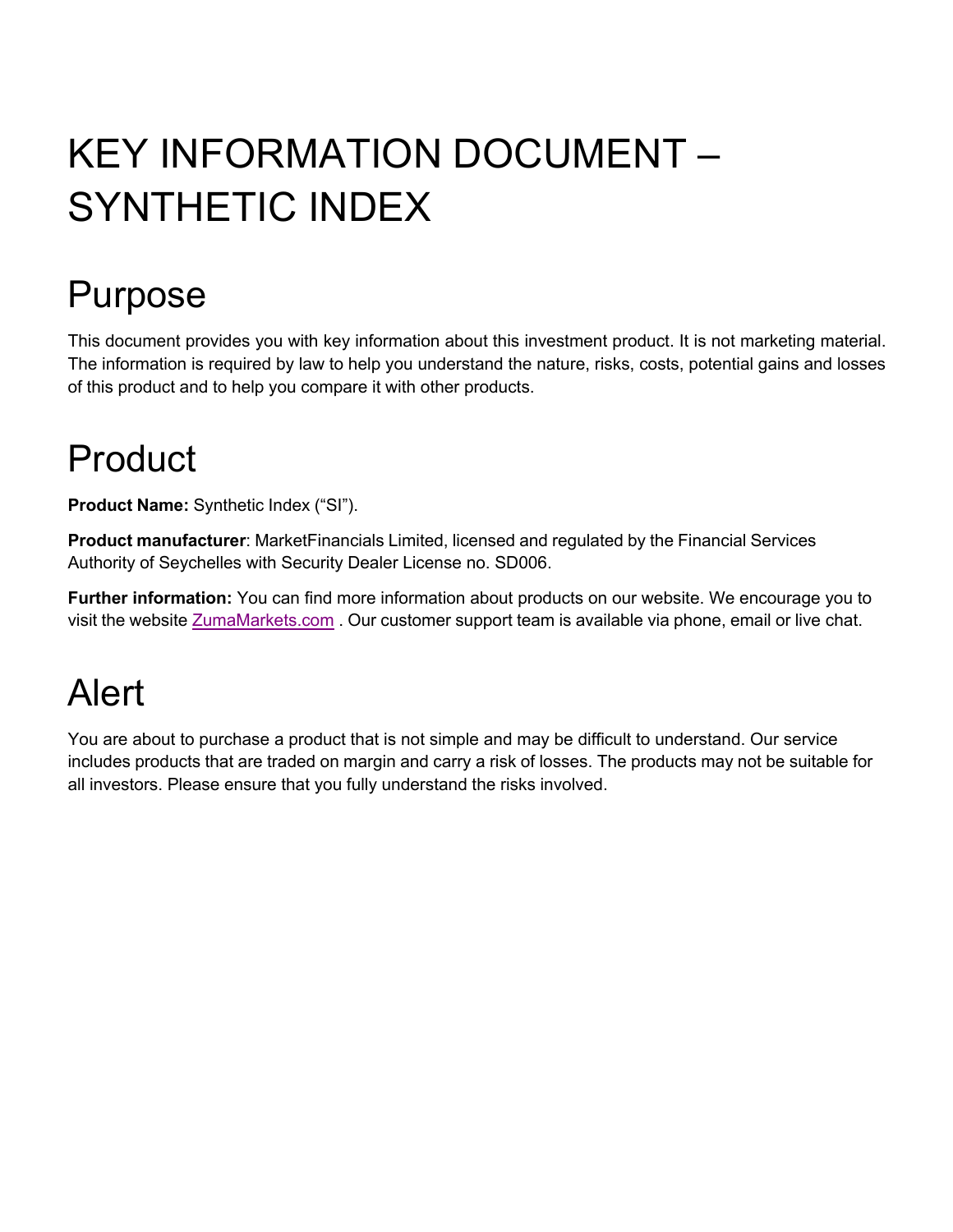## What is this product?

#### Type

An Over the Counter ("OTC") Derivative Contract for Difference ("CFD") where the underlying instrument is an Index. SI currently offered can be found at the Company's trading platforms (https://zumamarkets.com/platforms/) The SI price streaming is solely based on a Random Number Generator ("RNG"). The way RNG is functioning is the following. Through a software development it generates a sequence of random numbers that cannot be reasonably predicted.

#### **Objective**

SI CFD is an over the counter trading contract between you and MarketFinancials and enables you to have exposure to price movements on the investment product over a period of time. The difference to be exchanged is determined by the change in the reference price of the SI. You will benefit when the investment product price rises and your position is Long (Buy) or the investment product price decreases and your position is Short (Sell). SI can be leveraged to a maximum 1:500. You will pay an initial margin upfront when the position is opened.

#### Term

The performance of SI is subject solely to a Random Number Generator. SI has no maturity date. Deposits are sent anytime during the month. Requests of withdrawals are sent anytime during the month.

#### What are the risks and what could I get in return?

#### Summary Risk Indicator ("SRI")



The risk indicator is a guide to the level of risk of this product compared to other products. We have classified this product as 7 out of 7, which is the highest risk class. This means that CFDs on SI exhibit the highest risk characteristics and highlight potential losses at a very high level.

By investing in CFDs on SI, you assume a high level of risk which can result in the loss of all your invested funds. Thus, you should never invest more that you are willing to lose. Further, Investors

should consider whether investment in this product is appropriate for them according to their financial status. If you do not understand the risk, it is suggested to consult with an independent financial advisor.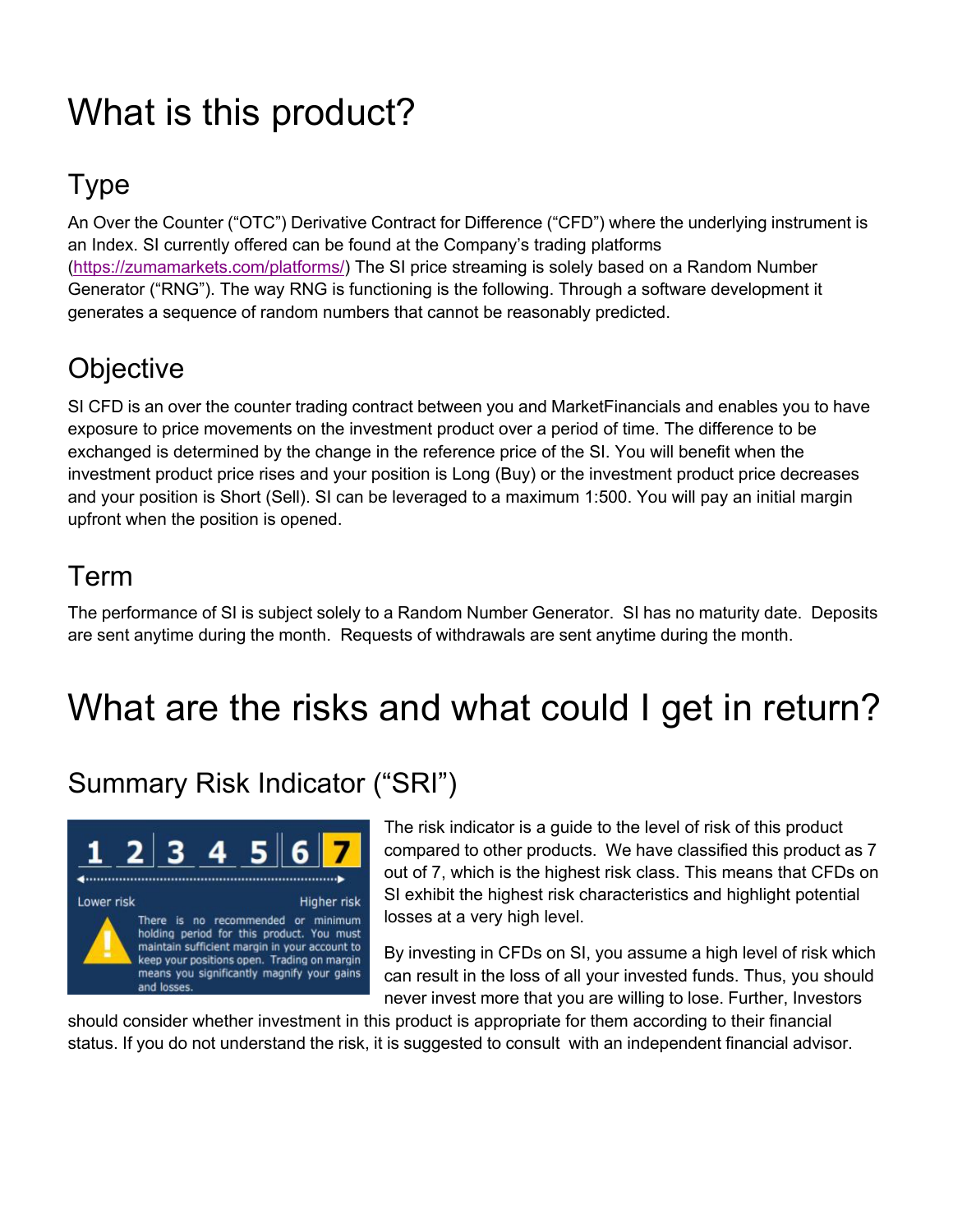#### **Performance Scenarios**

The scenarios shown below illustrate how changes in prices can affect your investment. The scenarios presented are an estimation of future performance based on historical track record from the past on how the value of this investment varies and are not an exact indicator. What you get will vary depending on how the RNG moves.

- A. Favorable scenario: is a situation where the RNG moves in the direction of the SI Investor's order and the order becomes profitable.
- B. Moderate Scenario: is a situation where the RNG remains relatively unchanged to the opening price of the SI Investor's order.
- C. Unfavorable scenario: is a situation where the RNG moves against the direction of the SI Investor's order and the order becomes unprofitable.
- D. Stress scenario: is a situation where the RNG moves considerably against the direction of the SI Investor's order and the RNG price is near the stop out level.

| SI                    |                        |            |            |  |
|-----------------------|------------------------|------------|------------|--|
|                       |                        | <b>Bid</b> | <b>Ask</b> |  |
| <b>Balance</b>        | 80,000                 |            |            |  |
| Opening Price         | P                      | 1,126.20   | 1,127.20   |  |
| <b>Trade Size</b>     | TS                     |            | 70         |  |
| Margin                | M                      |            | 100 %      |  |
| <b>Initial Margin</b> | $P \times TS \times M$ |            | 78,904.00  |  |
| <b>Notional Value</b> | $P \times TS$          |            | 78,904.00  |  |

The following assumptions have been used to create the scenarios below:

| <b>Scenarios</b> | <b>Closing Price</b> | % Price change | <b>Profit/Loss (EUR)</b> |
|------------------|----------------------|----------------|--------------------------|
| Favorable        | 1,183.56             | 5.00           | 3,945.20                 |
| Moderate         | 1,138.47             | 1.00           | 789.04                   |
| Unfavorable      | 1,115.93             | $-1.00$        | -789.04                  |
| <b>Stress</b>    | 1,014.48             | $-10.00$       | $-7,890.40$              |

**The figures above are before charges and fees and include the costs of the product itself, but do not include all the costs that you pay to your advisor or distributor. The figures do not consider your personal tax situation, which may also affect how much you get back.**